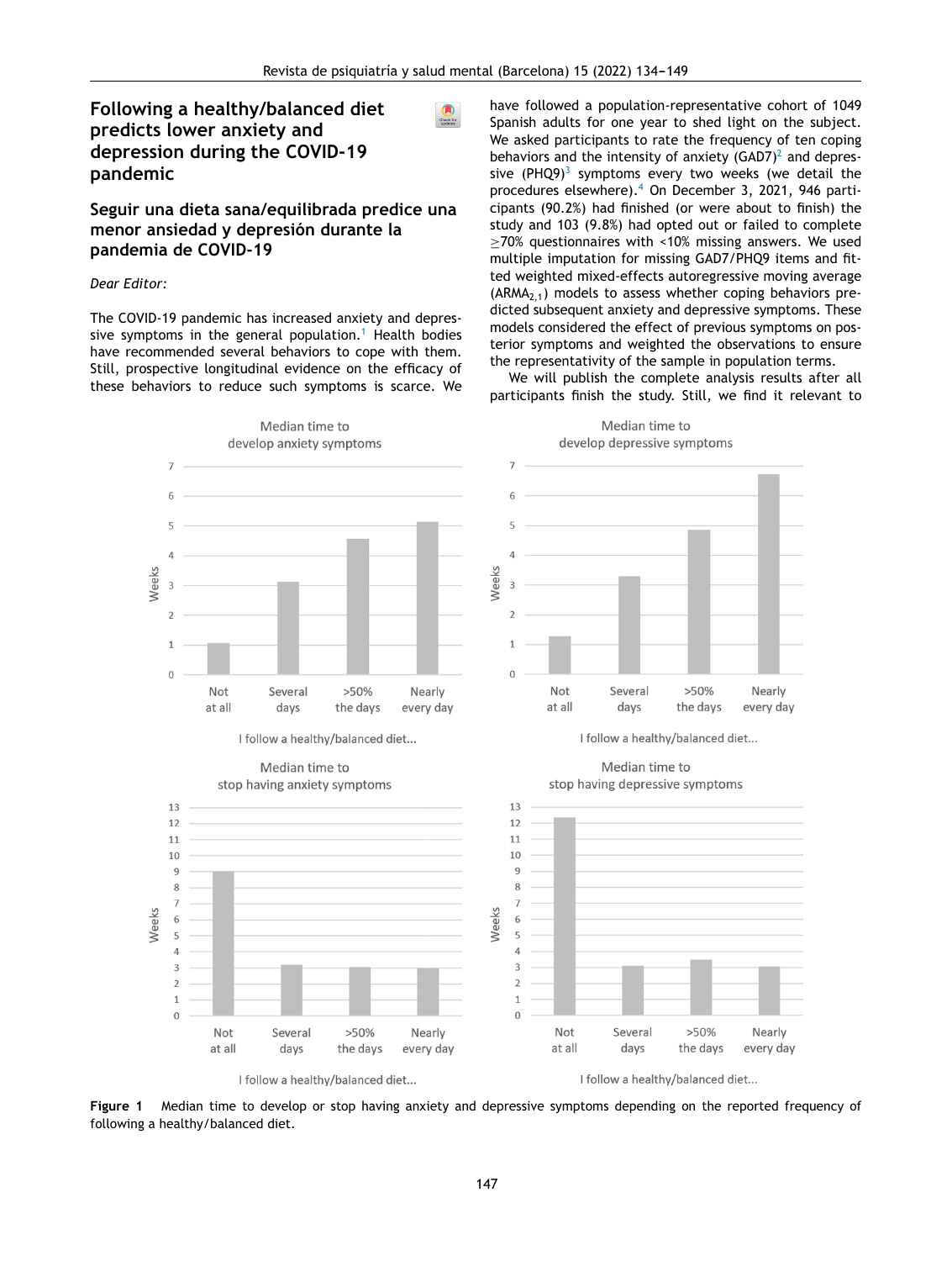<span id="page-1-0"></span>disseminate without delay the potential utility of one of the coping behaviors assessed -following a healthy/balanced diet- in preventing anxiety and depressive symptoms.

Specifically, we found that following a healthy/balanced diet predicted less future anxiety  $(b = -0.85, p < 10^{-13})$ and depressive ( $b = -1.27$ ,  $p < 10^{-28}$ ) symptoms substantially more strongly than other behaviors such as talking with relatives/friends or taking the opportunity to pursue hobbies (*b* = −0.25 to −0.02, *p* = 0.045 to 0.86) (b is the difference in GAD-7/PHQ-9 scores when following vs. not following a healthy/balanced diet, considering past GAD-7/PHQ-9 scores). To investigate the potential preventive or therapeutic effects of a healthy/balanced diet, we then fitted ad-hoc weighted mixed-effects Cox regressions to the same data. Following a healthy/balanced diet delayed the emergence of anxiety or depressive symptoms (GAD7/PHQ9  $\geq$  5)<sup>2,3</sup> (anxiety: hazard ratio (HR) = 0.41, *p* < 10<sup>−</sup><sup>12</sup>; depressive: HR = 0.46, *p* < 10<sup>−</sup><sup>7</sup> ). These preventive effects showed a robust dose-response relationship: the more days per week a participant followed a healthy/balanced diet, the less likely he/she was to develop anxiety or depressive symptoms ([Fig.](#page-0-0) 1). Moreover, both types of symptoms remitted earlier when following a healthy/balanced diet (anxiety: HR = 1.74, *p* < 10<sup>−</sup><sup>4</sup> ; depressive: HR = 1.65, *p* < 10<sup>−</sup><sup>4</sup> ) [\(Fig.](#page-0-0) 1).

As other coping behaviors assessed (physical exercise, following a routine, and drinking water to hydrate) highly correlated with following a healthy/balanced diet (weighted  $r = 0.43 - 0.50$ , we repeated the ARMA covarying for these behaviors. Overall, the results remained unchanged (anxiety: *b* = −0.76, *p* < 10<sup>−</sup><sup>9</sup> ; depressive: *b* = −1.03, *p* < 10<sup>−</sup><sup>15</sup>). We also obtained similar results when we excluded participants with hazardous alcohol consumption (AUDIT $\geq$  8) $^5$  (anxiety: *b* = −1.03, *p* < 10<sup>-11</sup>; depressive: *b* = −1.53, *p* < 10<sup>-23</sup>).

The mechanisms through which a healthy/balanced diet might protect against anxiety and depressive symptoms may vary, ranging from improving the brain's nutritional intake to stabilizing the gut microbiome. Regardless, our study is longitudinal but not interventional. Thus, we cannot rule out that not following a healthy diet is only an early sign of some mechanism that later leads to increased anxiety and depressive symptoms. We also acknowledge that following a healthy/balanced diet was assessed only by self-report. However, previous studies have shown that most individuals in the general population have good practical knowledge about what a healthy/balanced diet means.<sup>6</sup>

We have known for decades that a healthy diet effectively prevents several illnesses. We provide promising evidence that it might also prevent anxiety and depressive symptoms.

#### **Funding**

AXA Research Fund supports this research via a grant from the call ''Mitigating risk in the wake of the Covid-19 Pandemic'' to J.R. Additionally, the Instituto de Salud Carlos III - Subdirección General de Evaluación y Fomento de la Investigación and the European Regional Development Fund (FEDER, ''Investing in your future'') supports J.R. (Miguel Servet Research Contract CPII19/00009) and L.F. (PFIS Predoctoral Contract FI20/00047). The funders have no role in the study's design and conduct, collection, management,

analysis, interpretation of the data, preparation, review, or approval of the manuscript, and decision to submit the manuscript for publication.

### **Conflict of interest**

None reported.

#### **Acknowledgements**

We sincerely thank the individuals who participated in this study.

#### **Bibliografía**

- 1. [Schafer](http://refhub.elsevier.com/S1888-9891(21)00063-X/sbref0035) [KM,](http://refhub.elsevier.com/S1888-9891(21)00063-X/sbref0035) [Lieberman](http://refhub.elsevier.com/S1888-9891(21)00063-X/sbref0035) [A,](http://refhub.elsevier.com/S1888-9891(21)00063-X/sbref0035) [Sever](http://refhub.elsevier.com/S1888-9891(21)00063-X/sbref0035) [AC,](http://refhub.elsevier.com/S1888-9891(21)00063-X/sbref0035) [Joiner](http://refhub.elsevier.com/S1888-9891(21)00063-X/sbref0035) [T.](http://refhub.elsevier.com/S1888-9891(21)00063-X/sbref0035) [Prevalence](http://refhub.elsevier.com/S1888-9891(21)00063-X/sbref0035) [rates](http://refhub.elsevier.com/S1888-9891(21)00063-X/sbref0035) [of](http://refhub.elsevier.com/S1888-9891(21)00063-X/sbref0035) [anxiety,](http://refhub.elsevier.com/S1888-9891(21)00063-X/sbref0035) [depressive,](http://refhub.elsevier.com/S1888-9891(21)00063-X/sbref0035) [and](http://refhub.elsevier.com/S1888-9891(21)00063-X/sbref0035) [eating](http://refhub.elsevier.com/S1888-9891(21)00063-X/sbref0035) [pathology](http://refhub.elsevier.com/S1888-9891(21)00063-X/sbref0035) [symptoms](http://refhub.elsevier.com/S1888-9891(21)00063-X/sbref0035) [between](http://refhub.elsevier.com/S1888-9891(21)00063-X/sbref0035) [the](http://refhub.elsevier.com/S1888-9891(21)00063-X/sbref0035) [pre-](http://refhub.elsevier.com/S1888-9891(21)00063-X/sbref0035) [and](http://refhub.elsevier.com/S1888-9891(21)00063-X/sbref0035) [peri-COVID-19](http://refhub.elsevier.com/S1888-9891(21)00063-X/sbref0035) [eras:](http://refhub.elsevier.com/S1888-9891(21)00063-X/sbref0035) [a](http://refhub.elsevier.com/S1888-9891(21)00063-X/sbref0035) [meta-analysis.](http://refhub.elsevier.com/S1888-9891(21)00063-X/sbref0035) [J](http://refhub.elsevier.com/S1888-9891(21)00063-X/sbref0035) [Affect](http://refhub.elsevier.com/S1888-9891(21)00063-X/sbref0035) [Disord.](http://refhub.elsevier.com/S1888-9891(21)00063-X/sbref0035) [2021;298](http://refhub.elsevier.com/S1888-9891(21)00063-X/sbref0035) [Pt](http://refhub.elsevier.com/S1888-9891(21)00063-X/sbref0035) [A:364-](http://refhub.elsevier.com/S1888-9891(21)00063-X/sbref0035)[72.](http://refhub.elsevier.com/S1888-9891(21)00063-X/sbref0035)
- 2. [Spitzer](http://refhub.elsevier.com/S1888-9891(21)00063-X/sbref0040) [RL,](http://refhub.elsevier.com/S1888-9891(21)00063-X/sbref0040) [Kroenke](http://refhub.elsevier.com/S1888-9891(21)00063-X/sbref0040) [K,](http://refhub.elsevier.com/S1888-9891(21)00063-X/sbref0040) [Williams](http://refhub.elsevier.com/S1888-9891(21)00063-X/sbref0040) [JB,](http://refhub.elsevier.com/S1888-9891(21)00063-X/sbref0040) [Lowe](http://refhub.elsevier.com/S1888-9891(21)00063-X/sbref0040) [B.](http://refhub.elsevier.com/S1888-9891(21)00063-X/sbref0040) [A](http://refhub.elsevier.com/S1888-9891(21)00063-X/sbref0040) [brief](http://refhub.elsevier.com/S1888-9891(21)00063-X/sbref0040) [measure](http://refhub.elsevier.com/S1888-9891(21)00063-X/sbref0040) [for](http://refhub.elsevier.com/S1888-9891(21)00063-X/sbref0040) [assessing](http://refhub.elsevier.com/S1888-9891(21)00063-X/sbref0040) [generalized](http://refhub.elsevier.com/S1888-9891(21)00063-X/sbref0040) [anxiety](http://refhub.elsevier.com/S1888-9891(21)00063-X/sbref0040) [disorder:](http://refhub.elsevier.com/S1888-9891(21)00063-X/sbref0040) [the](http://refhub.elsevier.com/S1888-9891(21)00063-X/sbref0040) [GAD-7.](http://refhub.elsevier.com/S1888-9891(21)00063-X/sbref0040) [Arch](http://refhub.elsevier.com/S1888-9891(21)00063-X/sbref0040) [Intern](http://refhub.elsevier.com/S1888-9891(21)00063-X/sbref0040) [Med.](http://refhub.elsevier.com/S1888-9891(21)00063-X/sbref0040) 2006;166:1092-7.
- 3. [Kroenke](http://refhub.elsevier.com/S1888-9891(21)00063-X/sbref0045) [K,](http://refhub.elsevier.com/S1888-9891(21)00063-X/sbref0045) [Spitzer](http://refhub.elsevier.com/S1888-9891(21)00063-X/sbref0045) [RL,](http://refhub.elsevier.com/S1888-9891(21)00063-X/sbref0045) [Williams](http://refhub.elsevier.com/S1888-9891(21)00063-X/sbref0045) [JB.](http://refhub.elsevier.com/S1888-9891(21)00063-X/sbref0045) [The](http://refhub.elsevier.com/S1888-9891(21)00063-X/sbref0045) [PHQ-9:](http://refhub.elsevier.com/S1888-9891(21)00063-X/sbref0045) [validity](http://refhub.elsevier.com/S1888-9891(21)00063-X/sbref0045) [of](http://refhub.elsevier.com/S1888-9891(21)00063-X/sbref0045) [a](http://refhub.elsevier.com/S1888-9891(21)00063-X/sbref0045) [brief](http://refhub.elsevier.com/S1888-9891(21)00063-X/sbref0045) [depression](http://refhub.elsevier.com/S1888-9891(21)00063-X/sbref0045) [severity](http://refhub.elsevier.com/S1888-9891(21)00063-X/sbref0045) [measure.](http://refhub.elsevier.com/S1888-9891(21)00063-X/sbref0045) [J](http://refhub.elsevier.com/S1888-9891(21)00063-X/sbref0045) [Gen](http://refhub.elsevier.com/S1888-9891(21)00063-X/sbref0045) [Intern](http://refhub.elsevier.com/S1888-9891(21)00063-X/sbref0045) [Med.](http://refhub.elsevier.com/S1888-9891(21)00063-X/sbref0045) 2001;16:606-13.
- 4. [Fortea](http://refhub.elsevier.com/S1888-9891(21)00063-X/sbref0050) [L,](http://refhub.elsevier.com/S1888-9891(21)00063-X/sbref0050) [Solanes](http://refhub.elsevier.com/S1888-9891(21)00063-X/sbref0050) [A,](http://refhub.elsevier.com/S1888-9891(21)00063-X/sbref0050) [Pomarol-Clotet](http://refhub.elsevier.com/S1888-9891(21)00063-X/sbref0050) [E,](http://refhub.elsevier.com/S1888-9891(21)00063-X/sbref0050) [Garcia-Leon](http://refhub.elsevier.com/S1888-9891(21)00063-X/sbref0050) [MA,](http://refhub.elsevier.com/S1888-9891(21)00063-X/sbref0050) [Fortea](http://refhub.elsevier.com/S1888-9891(21)00063-X/sbref0050) [A,](http://refhub.elsevier.com/S1888-9891(21)00063-X/sbref0050) [Torrent](http://refhub.elsevier.com/S1888-9891(21)00063-X/sbref0050) [C,](http://refhub.elsevier.com/S1888-9891(21)00063-X/sbref0050) [et](http://refhub.elsevier.com/S1888-9891(21)00063-X/sbref0050) [al.](http://refhub.elsevier.com/S1888-9891(21)00063-X/sbref0050) [Study](http://refhub.elsevier.com/S1888-9891(21)00063-X/sbref0050) [protocol](http://refhub.elsevier.com/S1888-9891(21)00063-X/sbref0050) - [coping](http://refhub.elsevier.com/S1888-9891(21)00063-X/sbref0050) [with](http://refhub.elsevier.com/S1888-9891(21)00063-X/sbref0050) [the](http://refhub.elsevier.com/S1888-9891(21)00063-X/sbref0050) [pandemics:](http://refhub.elsevier.com/S1888-9891(21)00063-X/sbref0050) [what](http://refhub.elsevier.com/S1888-9891(21)00063-X/sbref0050) [works](http://refhub.elsevier.com/S1888-9891(21)00063-X/sbref0050) [best](http://refhub.elsevier.com/S1888-9891(21)00063-X/sbref0050) [to](http://refhub.elsevier.com/S1888-9891(21)00063-X/sbref0050) [reduce](http://refhub.elsevier.com/S1888-9891(21)00063-X/sbref0050) [anxiety](http://refhub.elsevier.com/S1888-9891(21)00063-X/sbref0050) [and](http://refhub.elsevier.com/S1888-9891(21)00063-X/sbref0050) [depressive](http://refhub.elsevier.com/S1888-9891(21)00063-X/sbref0050) [symptoms.](http://refhub.elsevier.com/S1888-9891(21)00063-X/sbref0050) [Front](http://refhub.elsevier.com/S1888-9891(21)00063-X/sbref0050) [Psychiatry.](http://refhub.elsevier.com/S1888-9891(21)00063-X/sbref0050) [2021;12:642763.](http://refhub.elsevier.com/S1888-9891(21)00063-X/sbref0050)
- 5. [Saunders](http://refhub.elsevier.com/S1888-9891(21)00063-X/sbref0055) [JB,](http://refhub.elsevier.com/S1888-9891(21)00063-X/sbref0055) [Aasland](http://refhub.elsevier.com/S1888-9891(21)00063-X/sbref0055) [OG,](http://refhub.elsevier.com/S1888-9891(21)00063-X/sbref0055) [Babor](http://refhub.elsevier.com/S1888-9891(21)00063-X/sbref0055) [TF,](http://refhub.elsevier.com/S1888-9891(21)00063-X/sbref0055) [de](http://refhub.elsevier.com/S1888-9891(21)00063-X/sbref0055) [la](http://refhub.elsevier.com/S1888-9891(21)00063-X/sbref0055) [Fuente](http://refhub.elsevier.com/S1888-9891(21)00063-X/sbref0055) [JR,](http://refhub.elsevier.com/S1888-9891(21)00063-X/sbref0055) [Grant](http://refhub.elsevier.com/S1888-9891(21)00063-X/sbref0055) [M.](http://refhub.elsevier.com/S1888-9891(21)00063-X/sbref0055) [Development](http://refhub.elsevier.com/S1888-9891(21)00063-X/sbref0055) [of](http://refhub.elsevier.com/S1888-9891(21)00063-X/sbref0055) [the](http://refhub.elsevier.com/S1888-9891(21)00063-X/sbref0055) [alcohol](http://refhub.elsevier.com/S1888-9891(21)00063-X/sbref0055) [use](http://refhub.elsevier.com/S1888-9891(21)00063-X/sbref0055) [disorders](http://refhub.elsevier.com/S1888-9891(21)00063-X/sbref0055) [identification](http://refhub.elsevier.com/S1888-9891(21)00063-X/sbref0055) [test](http://refhub.elsevier.com/S1888-9891(21)00063-X/sbref0055) [\(AUDIT\):](http://refhub.elsevier.com/S1888-9891(21)00063-X/sbref0055) [WHO](http://refhub.elsevier.com/S1888-9891(21)00063-X/sbref0055) [collaborative](http://refhub.elsevier.com/S1888-9891(21)00063-X/sbref0055) [project](http://refhub.elsevier.com/S1888-9891(21)00063-X/sbref0055) [on](http://refhub.elsevier.com/S1888-9891(21)00063-X/sbref0055) [early](http://refhub.elsevier.com/S1888-9891(21)00063-X/sbref0055) [detection](http://refhub.elsevier.com/S1888-9891(21)00063-X/sbref0055) [of](http://refhub.elsevier.com/S1888-9891(21)00063-X/sbref0055) [persons](http://refhub.elsevier.com/S1888-9891(21)00063-X/sbref0055) [with](http://refhub.elsevier.com/S1888-9891(21)00063-X/sbref0055) [harmful](http://refhub.elsevier.com/S1888-9891(21)00063-X/sbref0055) [alcohol](http://refhub.elsevier.com/S1888-9891(21)00063-X/sbref0055) [consumption](http://refhub.elsevier.com/S1888-9891(21)00063-X/sbref0055) - [II.](http://refhub.elsevier.com/S1888-9891(21)00063-X/sbref0055) [Addiction.](http://refhub.elsevier.com/S1888-9891(21)00063-X/sbref0055) 1993;88:791-804.
- 6. [Motteli](http://refhub.elsevier.com/S1888-9891(21)00063-X/sbref0060) [S,](http://refhub.elsevier.com/S1888-9891(21)00063-X/sbref0060) [Barbey](http://refhub.elsevier.com/S1888-9891(21)00063-X/sbref0060) [J,](http://refhub.elsevier.com/S1888-9891(21)00063-X/sbref0060) [Keller](http://refhub.elsevier.com/S1888-9891(21)00063-X/sbref0060) [C,](http://refhub.elsevier.com/S1888-9891(21)00063-X/sbref0060) [Bucher](http://refhub.elsevier.com/S1888-9891(21)00063-X/sbref0060) [T,](http://refhub.elsevier.com/S1888-9891(21)00063-X/sbref0060) [Siegrist](http://refhub.elsevier.com/S1888-9891(21)00063-X/sbref0060) [M.](http://refhub.elsevier.com/S1888-9891(21)00063-X/sbref0060) [Measur](http://refhub.elsevier.com/S1888-9891(21)00063-X/sbref0060)[ing](http://refhub.elsevier.com/S1888-9891(21)00063-X/sbref0060) [practical](http://refhub.elsevier.com/S1888-9891(21)00063-X/sbref0060) [knowledge](http://refhub.elsevier.com/S1888-9891(21)00063-X/sbref0060) [about](http://refhub.elsevier.com/S1888-9891(21)00063-X/sbref0060) [balanced](http://refhub.elsevier.com/S1888-9891(21)00063-X/sbref0060) [meals:](http://refhub.elsevier.com/S1888-9891(21)00063-X/sbref0060) [development](http://refhub.elsevier.com/S1888-9891(21)00063-X/sbref0060) [and](http://refhub.elsevier.com/S1888-9891(21)00063-X/sbref0060) [validation](http://refhub.elsevier.com/S1888-9891(21)00063-X/sbref0060) [of](http://refhub.elsevier.com/S1888-9891(21)00063-X/sbref0060) [the](http://refhub.elsevier.com/S1888-9891(21)00063-X/sbref0060) [brief](http://refhub.elsevier.com/S1888-9891(21)00063-X/sbref0060) [PKB-7](http://refhub.elsevier.com/S1888-9891(21)00063-X/sbref0060) [scale.](http://refhub.elsevier.com/S1888-9891(21)00063-X/sbref0060) [Eur](http://refhub.elsevier.com/S1888-9891(21)00063-X/sbref0060) [J](http://refhub.elsevier.com/S1888-9891(21)00063-X/sbref0060) [Clin](http://refhub.elsevier.com/S1888-9891(21)00063-X/sbref0060) [Nutr.](http://refhub.elsevier.com/S1888-9891(21)00063-X/sbref0060) 2016;70:505-10.

Joaquim Radua<sup>a, b, c, d,\*</sup>, [Lyd](#page-2-0)ia Fortea<sup>a, b, e</sup>, Edit[h](#page-2-0) Pomarol-Clotet<sup>b,f</sup>, Eduard Vieta<sup>b,e,g,h</sup>, M[i](#page-2-0)quel Àngel Fullana<sup>a,b,g</sup>, Aleix Solanes<sup>a,i</sup>

a *Imaging of Mood- and Anxiety-Related Disorders (IMARD) Group, Institut d'Investigacions Biomèdiques August Pi i Sunyer (IDIBAPS), Barcelona, Spain*

<sup>b</sup> *Centro de Investigación Biomédica en Red de Salud Mental (CIBERSAM), Instituto de Salud Carlos III, Madrid, Spain*

<sup>c</sup> *Early Psychosis: Interventions and Clinical-Detection (EPIC) Lab, Department of Psychosis Studies, Institute of Psychiatry, Psychology & Neuroscience, King's College London, London, United Kingdom*

<sup>d</sup> *Centre for Psychiatric Research and Education,*

*Department of Clinical Neuroscience, Karolinska Institutet, Stockholm, Sweden*

<sup>e</sup> *Department of Medicine, University of Barcelona, Barcelona, Spain*

<sup>f</sup> *FIDMAG Germanes Hospitalàries Research Foundation, Barcelona, Spain*

<sup>g</sup> *Adult Psychiatry and Psychology Department, Institute of Neurosciences, Hospital Clínic de Barcelona, Barcelona, Spain*